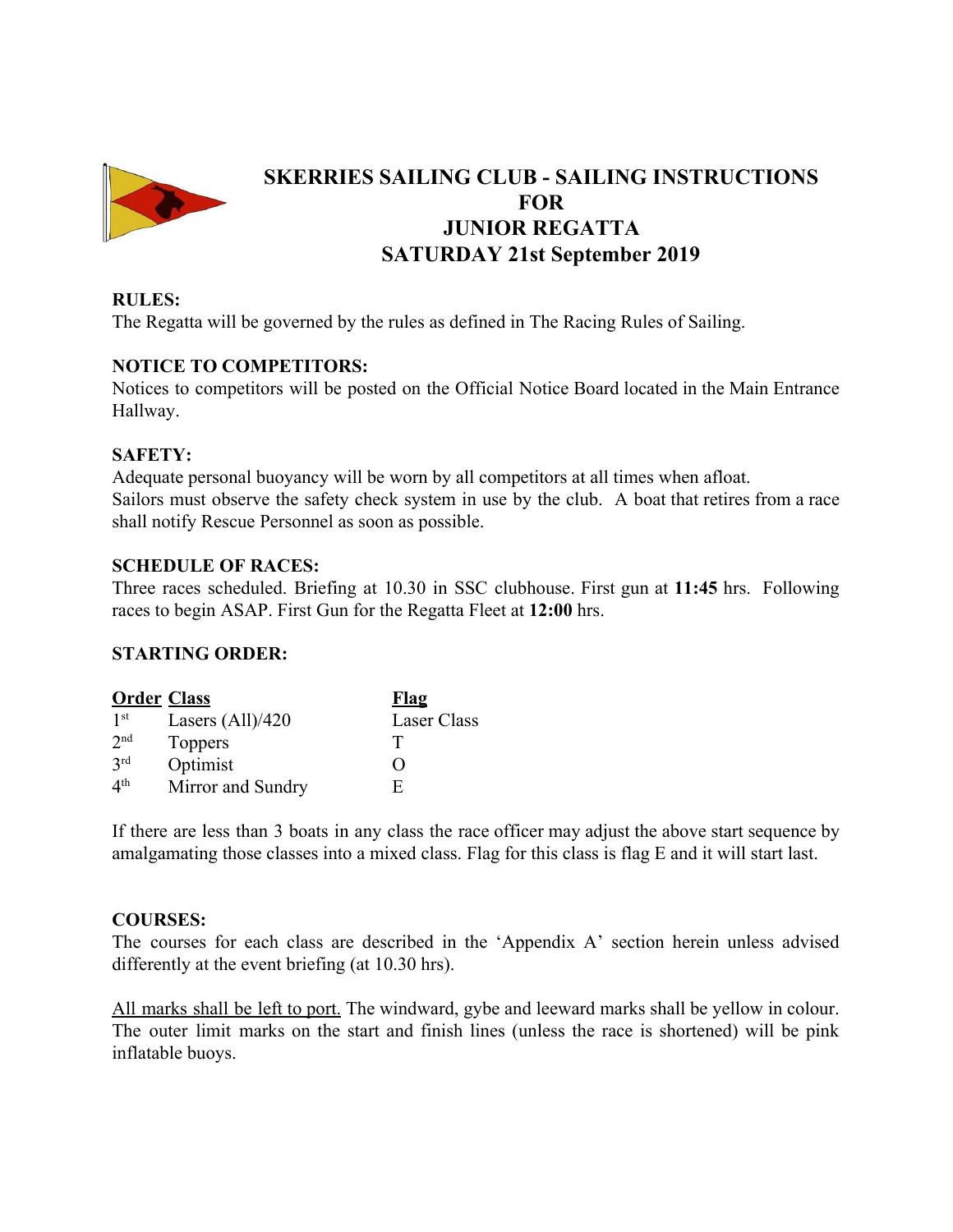The Optimist Regatta fleet will sail a triangular course and mark types shall be announced at the briefing.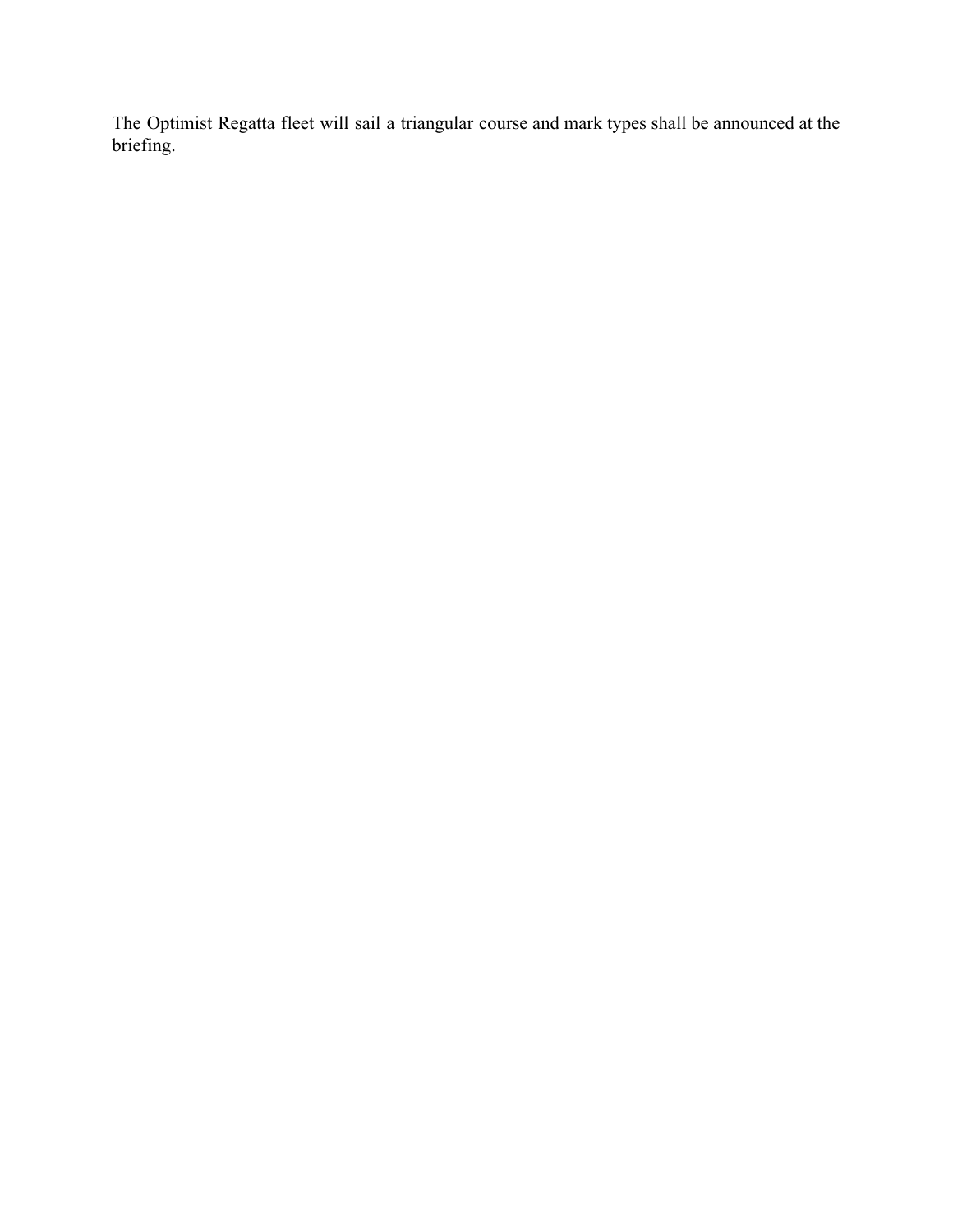#### **THE START:**

The starting line will be between the main mast of the Committee Boat and an outer orange or pink mark (or a pole on a support boat). A boat starting later than 10 minutes after the starting signal will be scored Did Not Start.

Boats whose warning signal has not been made shall avoid the starting area during the starting sequence for other races. Boats which have completed a lap of the course shall not sail through the starting line while starting sequences are under way.

In the event of a **General Recall**, the fleet being recalled will take their place at the end of the order of starters.

# **COURSE CHANGE:**

The diagrams in Attachment A below show the courses to be sailed and rounded in order. Mark positions may be changed after the start at the discretion of the Race Officer. No signals will be made.

## **SHORTENED COURSE:**

In addition to RRS 32 the course may be shortened for any reason by displaying flag F at a rounding mark with continuous sound signals. Boats shall round the mark and sail directly to the finish line to finish. The Finishing Boat for shortened courses may be a RIB

#### **THE MARKS:**

Main Fleet: The racing marks will be large inflatable round yellow buoys.

#### **THE FINISH:**

The finishing line will, unless the race has been shortened, be between the main mast of the designated Committee Boat flying a blue flag and the outer distance mark.

After the first boat has finished, the race office may offer a finishing position to the boats still racing and in last place. The offer may be made via rescue / support boat. This amends the definition of the word finish.

#### **TIME LIMIT:**

Boats not finished within 20 minutes of the first boat shall be scored Did Not Finish without a hearing. No preparatory signal shall be made after 15:30 hrs.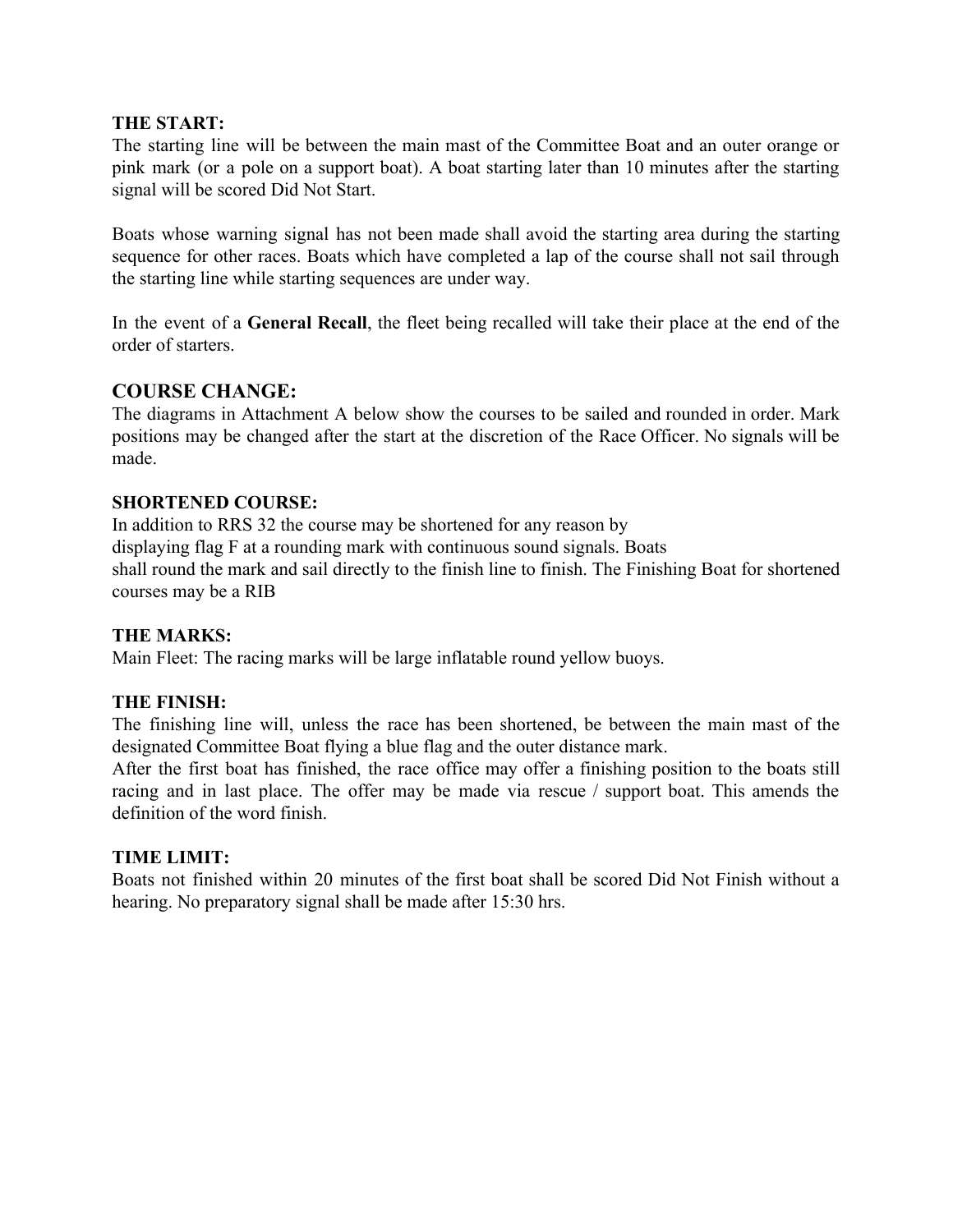#### **PENALTIES:**

A boat intending to protest shall inform the race committee of her intention immediately after finishing or at the first opportunity after retiring.

Protest Forms are available at the Race Office. Protests shall be delivered there within the protest time limit. The protest time limit is **40** minutes after the last boat has finished the last race of the day.

# **REPLACEMENT OF CREW OR EQUIPMENT:**

Substitution of damaged or lost equipment will not be allowed without the prior approval of the race committee and prior to racing using such substitute equipment.

Substitution of competitors will not be allowed without the prior written approval of the race committee and prior to using such replacement crew. Substitute helms are not permitted. Permission may be given verbally by the race committee on the water.

## **DISCLAIMER OF LIABILITY:**

Competitors participate in the regatta entirely at their own risk. See Rule 4 (RRS), Decision to Race. The organising authority will not accept any liability for material damage or personal injury or death sustained in conjunction with or prior to, during or after the Regatta.

#### **INSURANCE:**

Each participating boat shall be insured with valid third-party liability insurance with a minimum cover of  $£1,500,000$ .

# **PLEASE NOTE THE FOLLOWING:**

LUNCHES WILL **NOT** BE PROVIDED ASHORE.

# A HOT SNACK WILL BE AVAILABLE TO COMPETITORS AS PART OF ENTRY FEE AFTER RACING

PRIZEGIVING WILL TAKE PLACE AS SOON AS PRACTICAL AFTER RACING.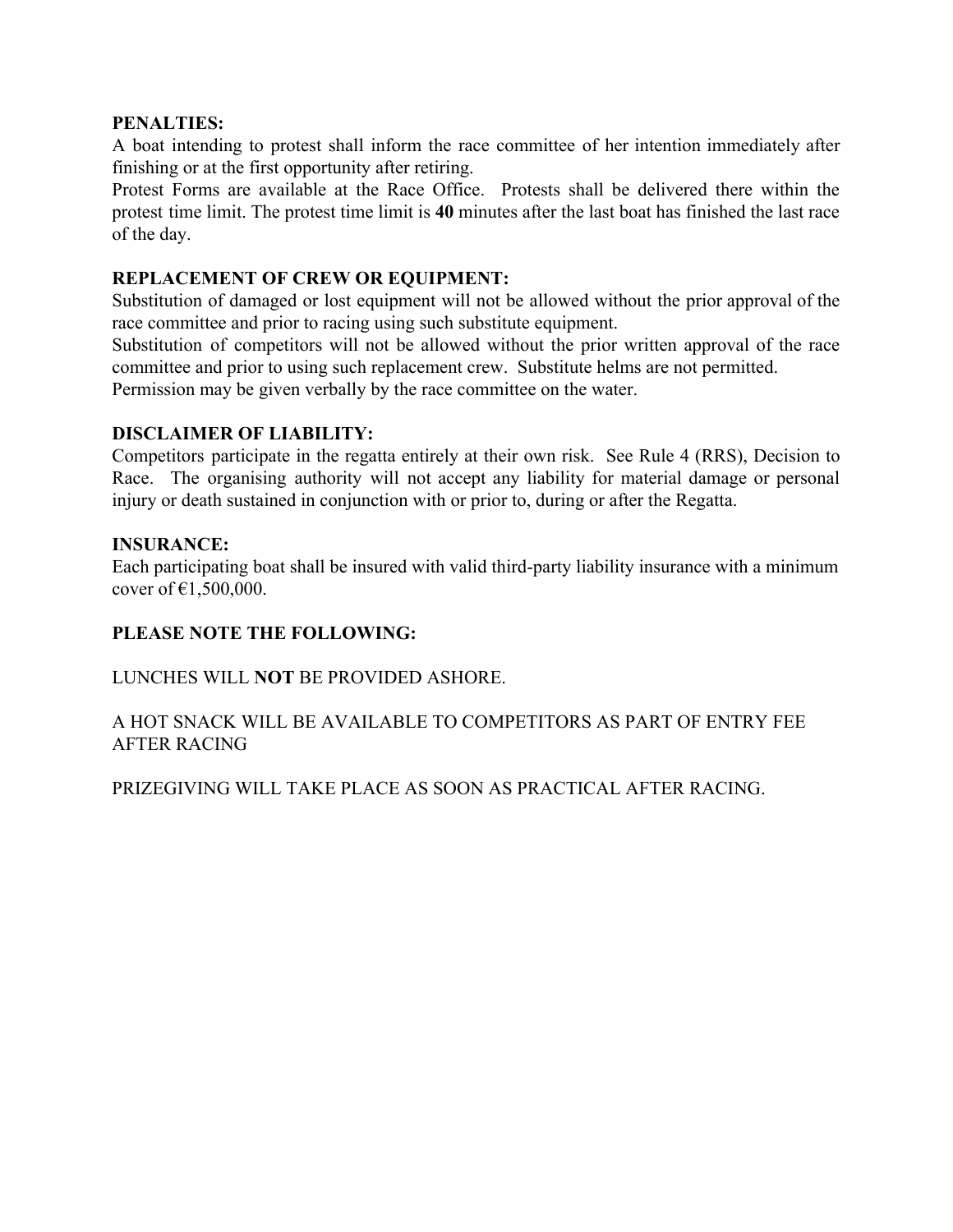# **Attachment A**



Note: After starting and until approaching the finish line, unless all start sequences have not been completed, the marks at the ends of the start/finish line are not marks on the course. Boats shall not sail through the starting line while starting sequences remain under way.

#### **Marks shall be rounded in the following order**

#### **1. The Laser and 420**

W-G-**L1**-W-**L1**-W-G-**L1**-F (triangle, sausage, triangle)

# **2. All other classes (EXCEPT Optimists), i.e. Topper, Mirror & Sundry Classes**

#### W-G-**L1**-W-**L1**-F (triangle, sausage)

# **3. \*Optimist Main Fleet (Senior & Junior) Class**

W-G-**L2**-F (triangle) Using "L2" – the furthest Leeward Mark from the Windward